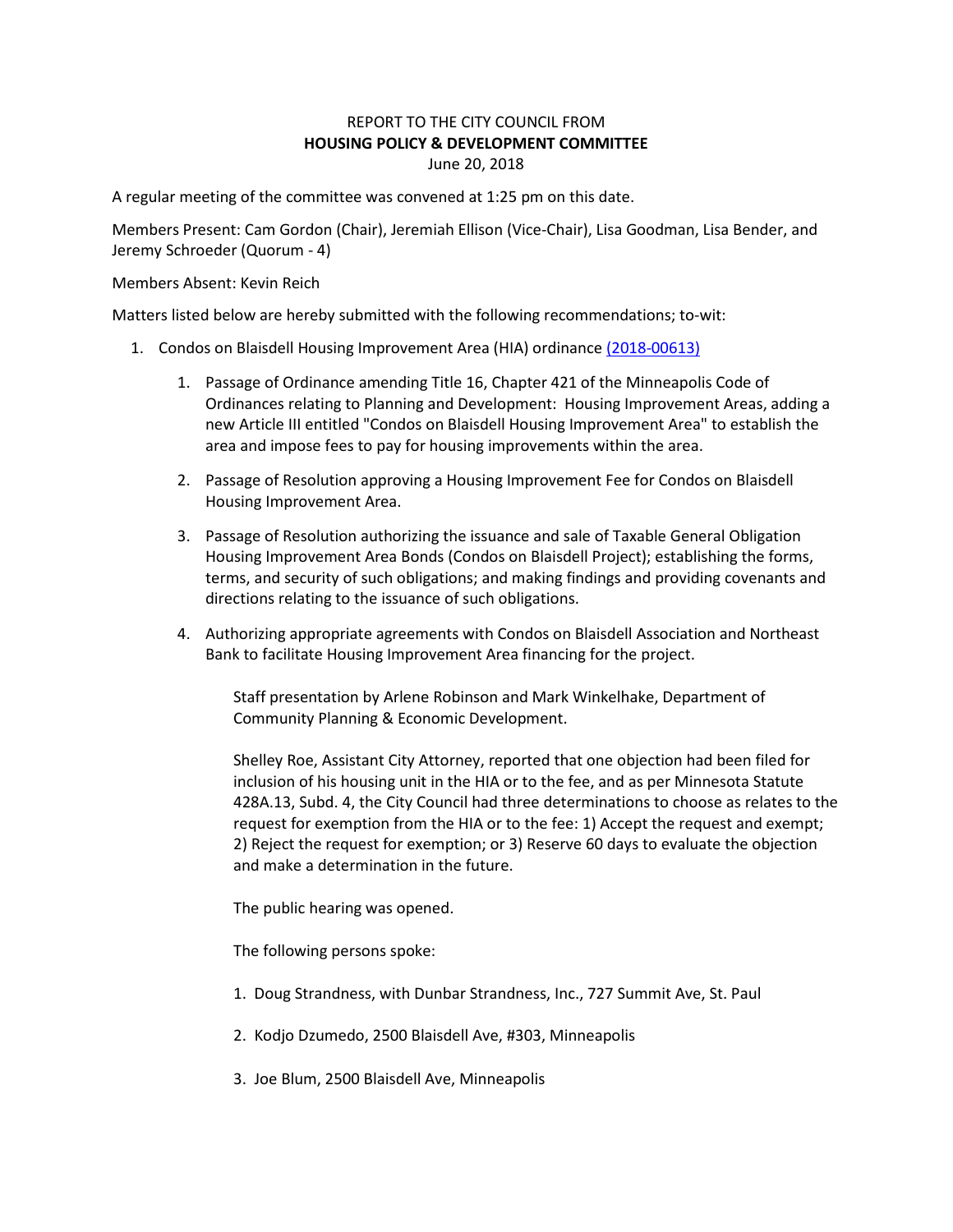- 4. David Caylor, 2500 Blaisdell Ave, #207, Minneapolis
- 5. Salveen Silddique, 2500 Blaisdell Ave, #102, Minneapolis
- 6. Eric Jensen, 2500 Blaisdell Ave, #309, Minneapolis
- 7. William Bielefeld, 2500 Blaisdell Ave, #107, Minneapolis

The public hearing was closed.

Gordon moved to deny the requested exemption from the HIA or to the fee. On voice vote, the motion passed.

Goodman moved to approve the staff recommendation and refer to WM meeting of Jun 26, 2018. On voice vote, the motion passed.

- 2. Contract with eRecording Partners Network for electronic transmission of the loan administration real estate records with the Hennepin County Recorder's Office [\(2018-00732\)](https://lims.minneapolismn.gov/File/2018-00732)
	- 1. Authorizing a two-year basic service agreement with eRecording Partners Network for the electronic transmission of documents related to real estate records with the Hennepin County Recorder's Office, for an amount not to exceed \$10,000 per year, and authorizing extension of the contract for a period of three, one-year terms at a rate not to exceed \$10,000 per year, based on the satisfaction of the services rendered.
	- 2. Authorizing the negotiated terms of agreement to include eRecording Partners Network's warranties and limitation of liability.

Gordon moved to approve and refer to WM meeting of Jun 26, 2018. On voice vote, the motion passed.

- 3. Riverside Homes Housing Project amended ground lease and easement [\(2018-00744\)](https://lims.minneapolismn.gov/File/2018-00744)
	- 1. Authorizing the City of Minneapolis to consent as lessor and lender to amend the existing Riverside Homes ground lease to remove two parcels from the ground lease for sideyard sales, and authorizing execution of all agreements and documents associated with this action.
	- 2. Authorizing the City of Minneapolis to consent as lessor and lender to an easement between Riverside Homes of Minneapolis Limited Partnership and the adjacent owner of 513 19th Ave S granting ingress and egress over the Riverside Homes Housing Project for access to 513 19th Ave S, and authorizing execution of all agreements and documents associated with this action.

Gordon moved to approve. On voice vote, the motion passed.

4. Release of the conservation easement at 1836 Irving Ave N [\(2018-00686\)](https://lims.minneapolismn.gov/File/2018-00686)

Approving the release of the conservation easement at 1836 Irving Ave N to allow Turning Point Inc. to build additional office space on their property.